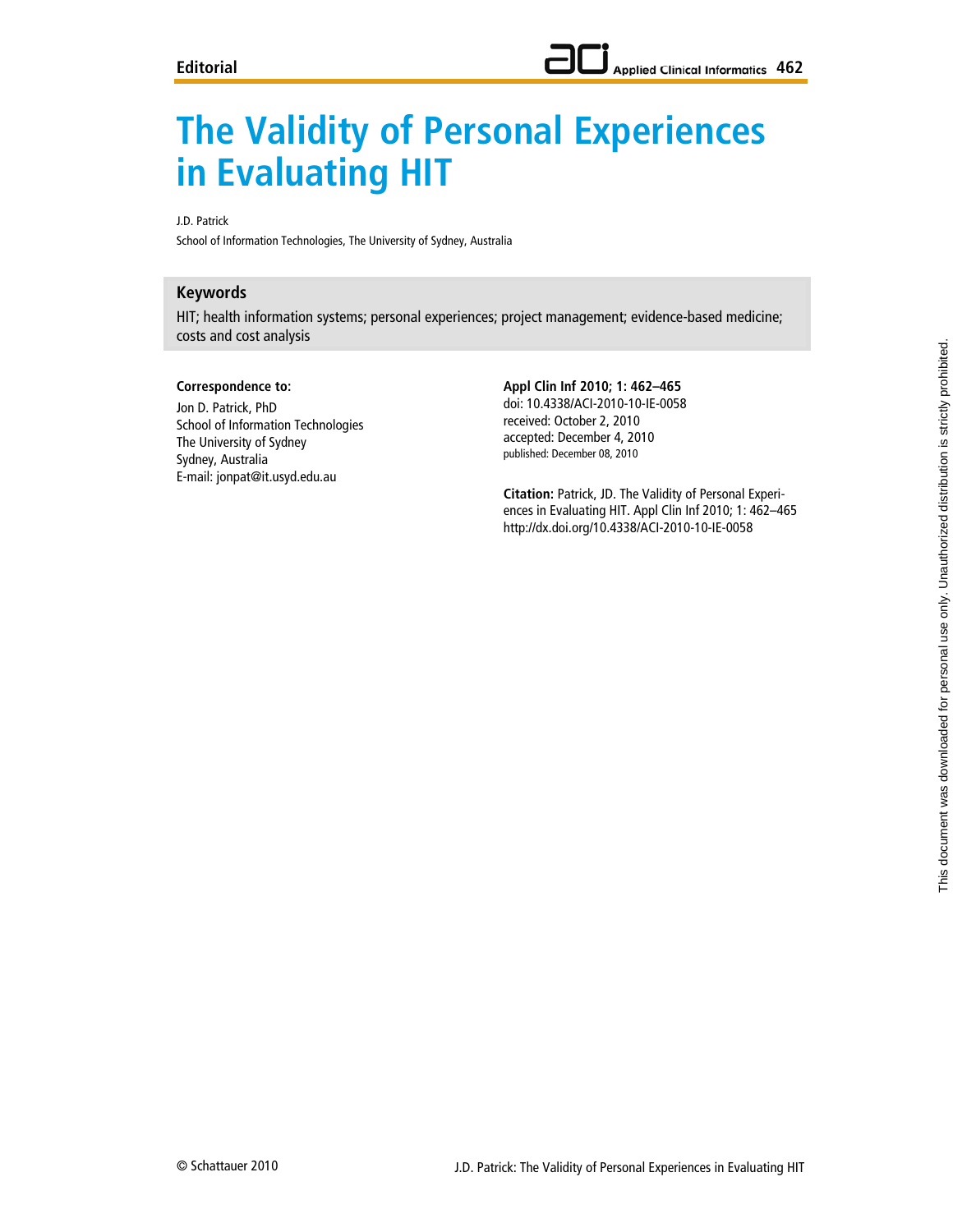Personal experience when it is used to recount unsatisfactory or negative stories of Health IT systems are typically re-labelled as "anecdotes" by defenders of the technology. The aim of this metonymic re-labelling is to negate the reports; to tap into the "anecdotage" value of the meaning of anecdote that portrays these experiences as invalid on the grounds of being the mere reminiscing of people in their dotage. This manoeuvre reaches its zenith with the philosophically positivist aphorism "the plural of anecdotes is not data", an implied derision that the speaker of personal experience is unscientific and methodologically ignorant, a label that is bound to condemn even the most competent and rigorous scholar. Hence nothing is valid if it isn't a measurement and collected in some formal fashion. So why are the recountings of experienced users about problems, disadvantages and undesirable characteristics of health information systems treated contemptuously or simply as the reminiscences of the aged. After exploring the reasons why personal experiences are often dismissed an outline of some of the effects of the failure to take seriously these histories follows.

The simplest but not the only explanation is that this practice is used to protect the existing technology by the stakeholder that provides the IT system. But equally, it could be a representative of an institution or corporation that has invested so much money, public or private, in the system and are accountable for it that they find it hard to accept the possibility of negative criticism. There are also times when the expectations of a system are so high people become promoters and believers in it, identifying with it and as such, find it hard psychologically to accept that the HIT has problems or that there might be a better system. They just don't want to hear it. Furthermore, the scientific method itself does not lend credence to personal experience, as it requires a scientific study usually over some substantial and often unacceptable, period of time to determine "truth". Thus there are a number of different positions from which the naysayers of personal experience come. Such apologists have a vested interest in discrediting personal experience, even when it is direct and thoughtful evidence of deficiencies in the technologies. These experiences are often the most authentic, congruent and irrefutable form of evidence that we need to scrutinise for their insights.

An heuristic rule of project management is that projects consist of 3 components: cost, quality, and time, and so if there needs to be a compromise it has to be on quality. That is, the quality of the product delivered to the users is diminished. Personal experiences are often early warning signs of such a compromise and one response might be a formal investigation or study. However such an approach may well call into question the choices and decisions made by people in a variety of senior positions.

Rejecting "anecdotes" also defends software manufacturers from fault rectification, and short circuits any need to deliberate on them which if undertaken would mean additional costs. Critics of the value of personal experiences thus end up, sometimes albeit unintentionally, on the side of the faulty and deficient manufacturer and/or service provider. It is worthwhile to note that the National Research Council report on dependable software, in 2007, stated that for software to be safe and dependable the burden of proof should be shifted from the user to prove that the system is not functioning adequately to the vendor to prove that it is.

A closer look at the use of personal experience in HIT in other ways reveals the validity of these assertions. In other industries there are situations in which personal experience is usually accepted as meaningful. A user who experiences an extremely long waiting period when using a program is entitled to phone IT services and ask if the service is faulty or switched off. A user whose system produces unexpected data or impossible data is able to log a "bug" about the system with the supplier or service provider. A user who experiences the steps in a program as requiring more than they consider is necessary is entitled to request the system be changed. A user who has experienced a previous system and is able to learn more quickly the new system is considered to be an "experienced user" and thereby has pertinent knowledge and competency.

Nevertheless it is usual to ignore such rumblings which can be a little like an upset stomach that will go away by either being ignored or given a mild palliative. In fact the situation is often far from benign discomfort. In one Emergency Department that we collaborate with the consequences of an unsatisfactory system led to an interesting process of degradation of morale and a lessening of the utilization of the system matching much of the sequence of processes in the Kubler-Ross grief model of the stages of Disbelief, Anger, Bargaining, Depression, and Acceptance.

The response of the staff moved from openness and a willingness to use the new software and accept the need for more training to disbelief and frustration at having to follow time-consuming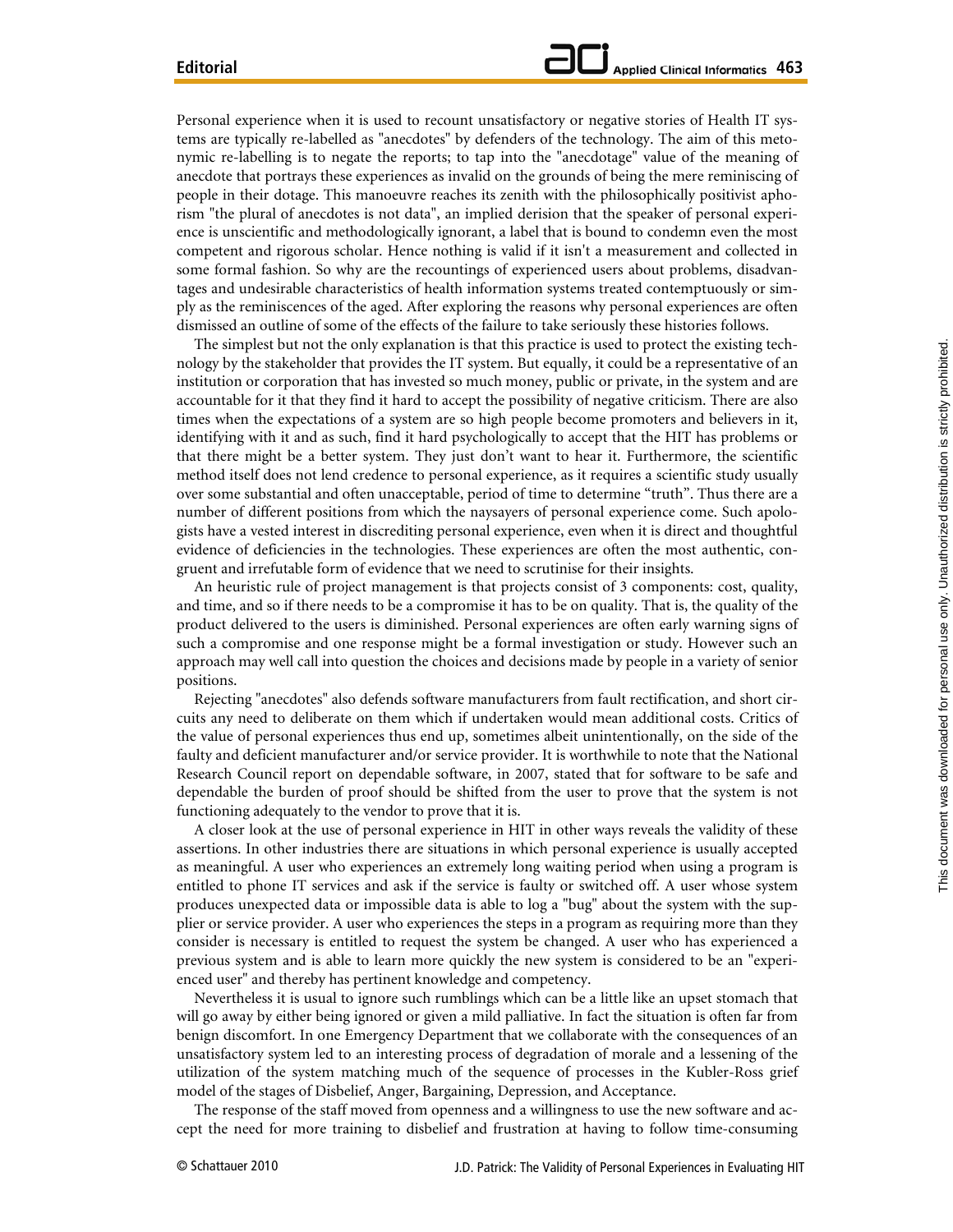redundant steps to the point of anger at both technical and social aspects of the system. This frustration triggered staff to develop workarounds and ad hoc strategies, and to deliberately testing the system to identify and magnify its deficiencies. The bargaining stage commenced with attempts to get redundancies removed and non-intuitive processing simplified by requests to the advisory group. But those attempts failed. Consequently, staff felt disheartened and believed that they had no choice but to withdraw from using the system. Some nursing staff even developed strategies to avoid using the system altogether. Staff resented the negative impact the system had on their work and became disillusioned with it and often contemptuous of it. One staff member recounted that after some time she started to see ridiculous entries in the system, for example someone had added absurdities to the diagnosis list. When questioned about why someone would do that the answer was "because you can." Later, staff recounted that finding faults in the system became a sport.

As this example demonstrates, ultimately contempt leads to a decaying and moribund information system as staff developed more sophisticated and detailed methods for working around the disadvantages of the system. For example staff in this hospital recorded patient case notes on paper rather than electronically as they had done in their previous information system. Hence the system's validity is discredited, and only a small portion of its functionality is used because either it is a part of fundamental workflow or the authoritative strictures are powerful enough. But in the end the system will die the death of a thousand abuses, misuses and avoidances, turning a significant amount of money and effort into waste, while multiplying the resentment of staff towards their institution.

This example of the failure of a software system as with any troublesome system reflects the expression of the problems in the personal experiences of the staff who use the system. The recounting of their stories exposes the value of their experiences in both rectifying the system if it is not too far gone, or learning from mistakes of history and endeavouring not to repeat them.

A useful analogy for understanding further the importance of not suppressing but rather engaging with personal experiences in assessing HIT is the classical example of the canary in the mine. The role of the canary was to give early warning of danger from explosive gases. In the case of HIT assessment personal experiences provide an equivalent early warning system of problematic technology that is possibly dangerous and a sign that it may be time for an in-depth study of the problems and issues. The equivalent of refusing to allow the miners to take the canary down into the mine is seen in the HIT industry where authorities sign off to contracts with vendors prohibiting public comment by staff on system installations. This is clearly courting disaster and just as it is an abrogation of responsibility by the company to the miner so it is by the health authorities and professionals to the patient. Agreeing to such prohibitions serves no worthwhile purpose for the staff who have to operate the system and the patients whose records are preserved in the system. When this strategy is combined with diminished content due to minimal system usage and less reliable content due to technical faults and operational barriers, the reusability of the records has to be seriously questioned.

Consequently the denial of recounted personal experiences in discussion and analysis of HIT is biased and specious and has the effect of:

- 1. Denying early warning signs of problems.
- 2. Denying a voice for the working clinical community who have to operationalise decisions made by others and thus disempowers them.
- 3. Denying process improvement within an institution which is most important for Evidence Based Medicine and incremental review of local processes.
- 4. Discourages staff from engaging in any form of process improvement hence worsening the sense of disenchantment.

Every legitimate personal experience of a HIT deserves to be considered on its merits lest we wish to retreat from process and product improvement. Mechanisms of censorship both implicit due to contrived processes of disinformation and disempowerment or explicit due to contractual specifications will lead to more waste, lost productivity, contempt for the providers, and distress among frontline staff rather than increased productivity and improved patient health and safety as we all desire.